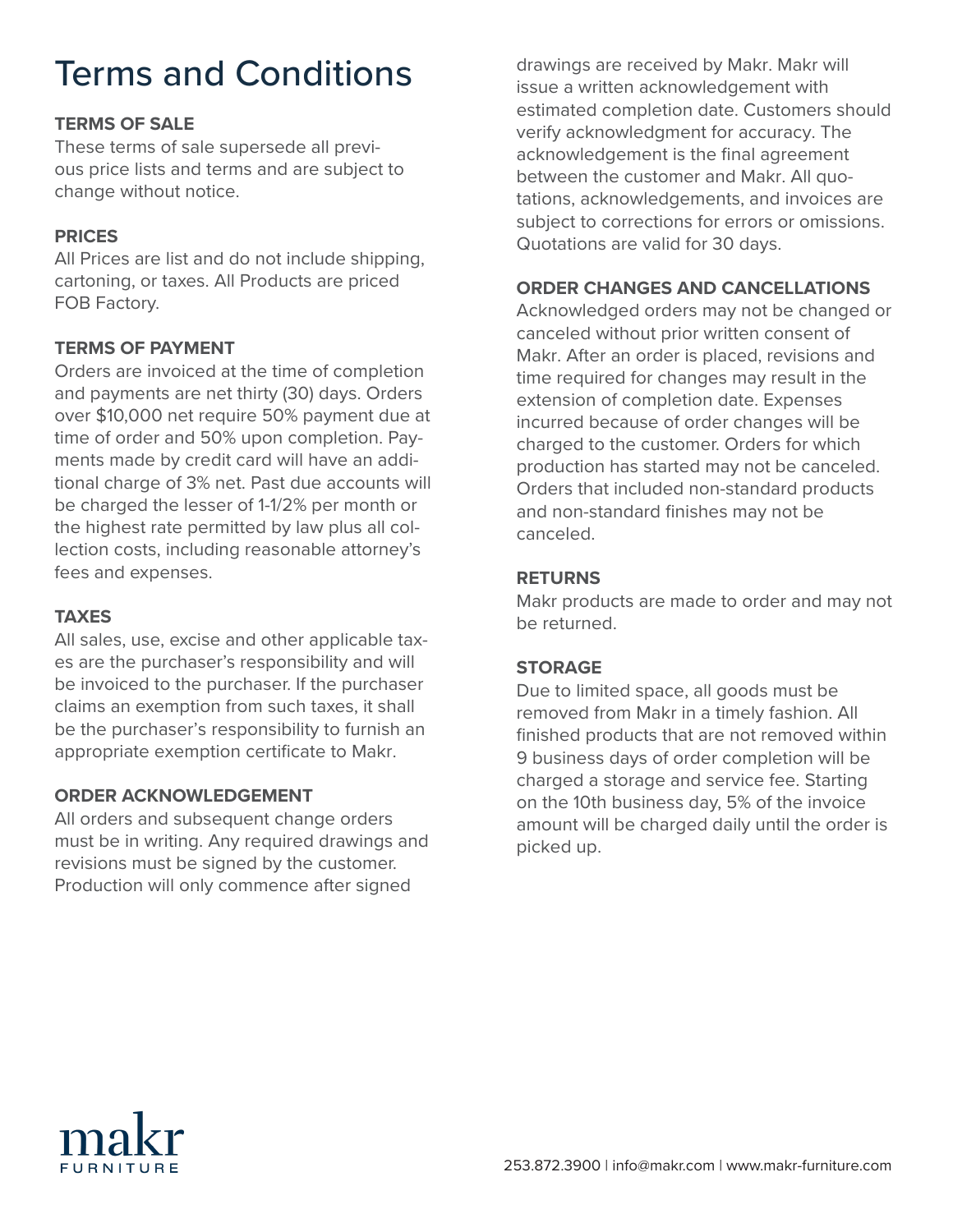# Shipping

Orders are shipped wrapped.

Cartoning may be requested, but is subject to a surcharge of 7% total list price.

\$250 net minimum shipping for all orders.

Shipping Makr. Shipments outside the 48 contiguous states will be shipped FOB distribution point, surface freight beyond that point will be invoiced to the purchaser. beyond that point will be invoiced to the parenase.<br>Charges incurred by Makr complying with non-standard shipping requests such as inside delivery, expediting, redelivery, weekend delivery, unpacking, straight trucks, specific driver requests, or temporary holding will be invoiced to the purchaser. to the point of embarkation and free point of embarkation and free point of embarkation  $\mathcal{L}_1$ Domestic (48 contiguous states) shipments are FOB included to the point of embarkation and freight costs

#### such as inside delivery, redelivery, redelivery, redelivery, weekendig, redelivery, weekendig, redelivery, we **FREIGHT CHARGES**

Any orders over \$2500 List receive free shipping to Spokane, WA and Portland, OR.

Any orders shipping to Alaska are FOB our dock. A 7% cartoning charge will be added. Span Alaska Zones are based on disembarkation point. Any orders costs are the responsibility of the purchaser.

are the recononcibility of the Durchaser Freight charges are the responsibility of the Purchaser. quoting. Makr quotes are valid for 30 days, as such freight costs will be re-quoted at point of sale if more than 30 days have passed. Freight costs will be given at the point of project

#### **FREIGHT CLAIMS**

Makr will file a freight claim on behalf of the purchaser under these guidelines:

- Products are examined upon receipt.
- Any damage or shortage is noted on the Bill of Lading.
- Failure to provide notice within 24 hours constitutes acceptance of the product. • Makr is notified at the time of delivery.

Any concealed damage claims must be made way conceared damage of

- Claims must be made in writing with photographs.
- Mississippi, New Hampshire, New Jersey, New York, North • Claims must be made within five (5) business days after delivery. Failure by the claim within five (5) business days constitutes acceptance of the product and a waiver of any apparent damages. purchaser to make any concealed damage